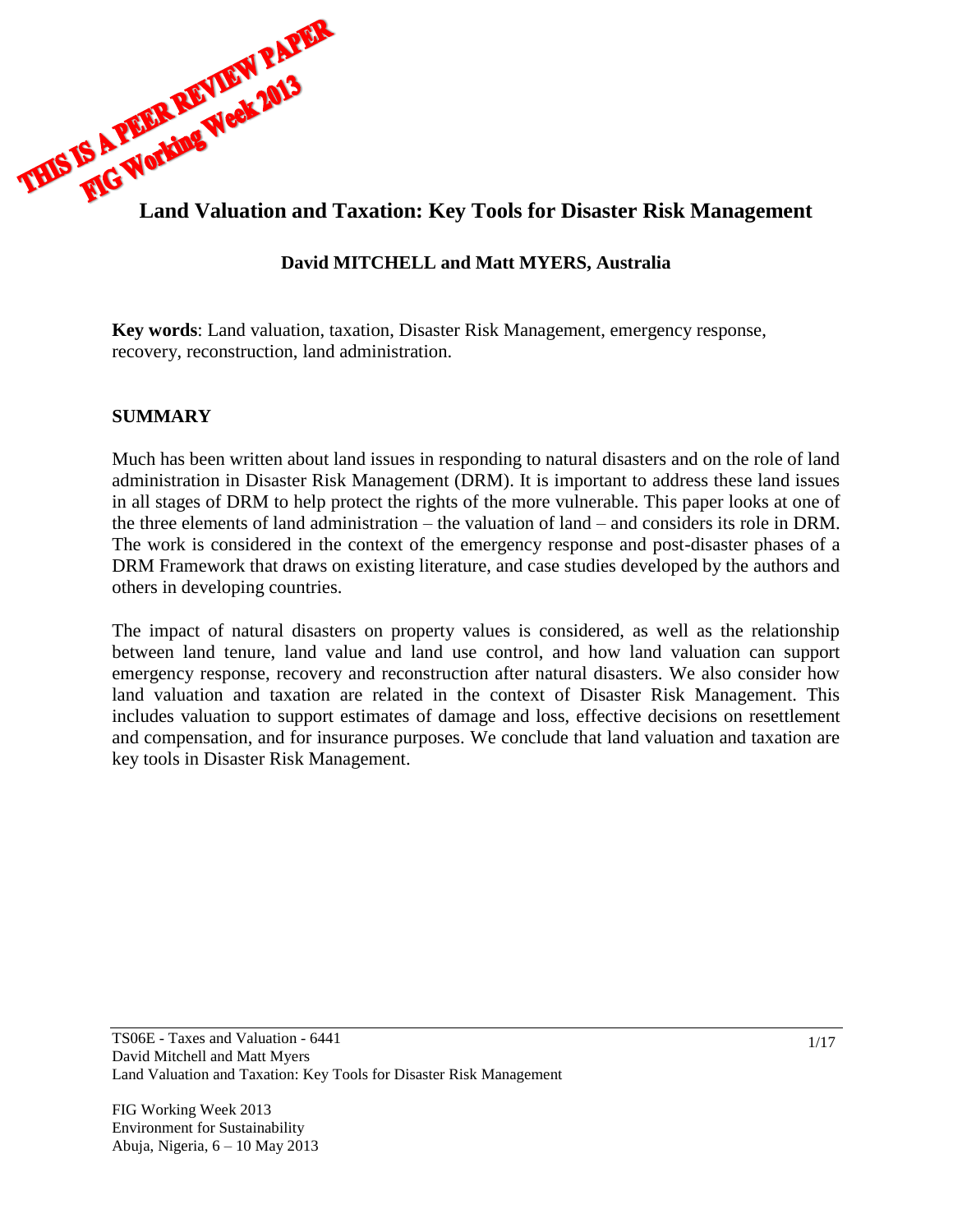# **Land Valuation and Taxation: Key tools for Disaster Risk Management**

# **David MITCHELL and Matt MYERS, Australia**

### **1. INTRODUCTION**

This paper provides an overview of the role of land valuation in emergency response, recovery and reconstruction. It includes a review of the potential role and requirements for land valuation and property taxation in the context of a Disaster Risk Management Framework, particularly with regard to the way in which land valuation and property taxation can help address the land issues that can result after a natural disaster. These issues have been identified in various papers (e.g. UN-HABITAT/FAO/CWGER/GLTN 2010, Mitchell, 2010), and include the loss of access to land, shelter and livelihoods due to damage from the disaster, resettlement or an inability to prove the legal or social legitimacy of their rights to land. The poor and vulnerable are often most at risk.

The Hyogo Framework for Action 2005-2015 (UNISDR, 2005) aims for a substantial reduction in loss of life and economic losses through the implementation of Disaster Risk Reduction (DRR) strategies in disaster risk management. This includes the incorporation of pre-disaster and post-disaster activities into a Disaster Risk Management (DRM) approach. DRM is defined by UNISDR (2009) as "the systematic process of using administrative decisions, organization, operational skills and capacities to implement policies, strategies and coping capacities of the society and communities to lessen the impacts of natural hazards and related environmental and technological disasters". It is a management approach that combines prevention, mitigation and preparedness with emergency response and recovery.

The DRM Framework breaks the process of DRM into three phases – pre-disaster, emergency response and post-disaster. It brings together development activities of mitigation and prevention as well as relief and recovery, with preparedness linking the development and humanitarian activities. This paper will concentrate on the emergency response and postdisaster stages.

We consider how effective land valuation and property taxation can support post-disaster emergency response, recovery and reconstruction activities. The emphasis is primarily on valuation as it is integral to assessing the impact of a disaster and resettlement on affected persons. However, taxation is a related issue and is considered here where relevant. Also discussed are some of the barriers to effective land valuation in a post-disaster context. These include the difficulties of effectively valuing informal tenures such as customary land, or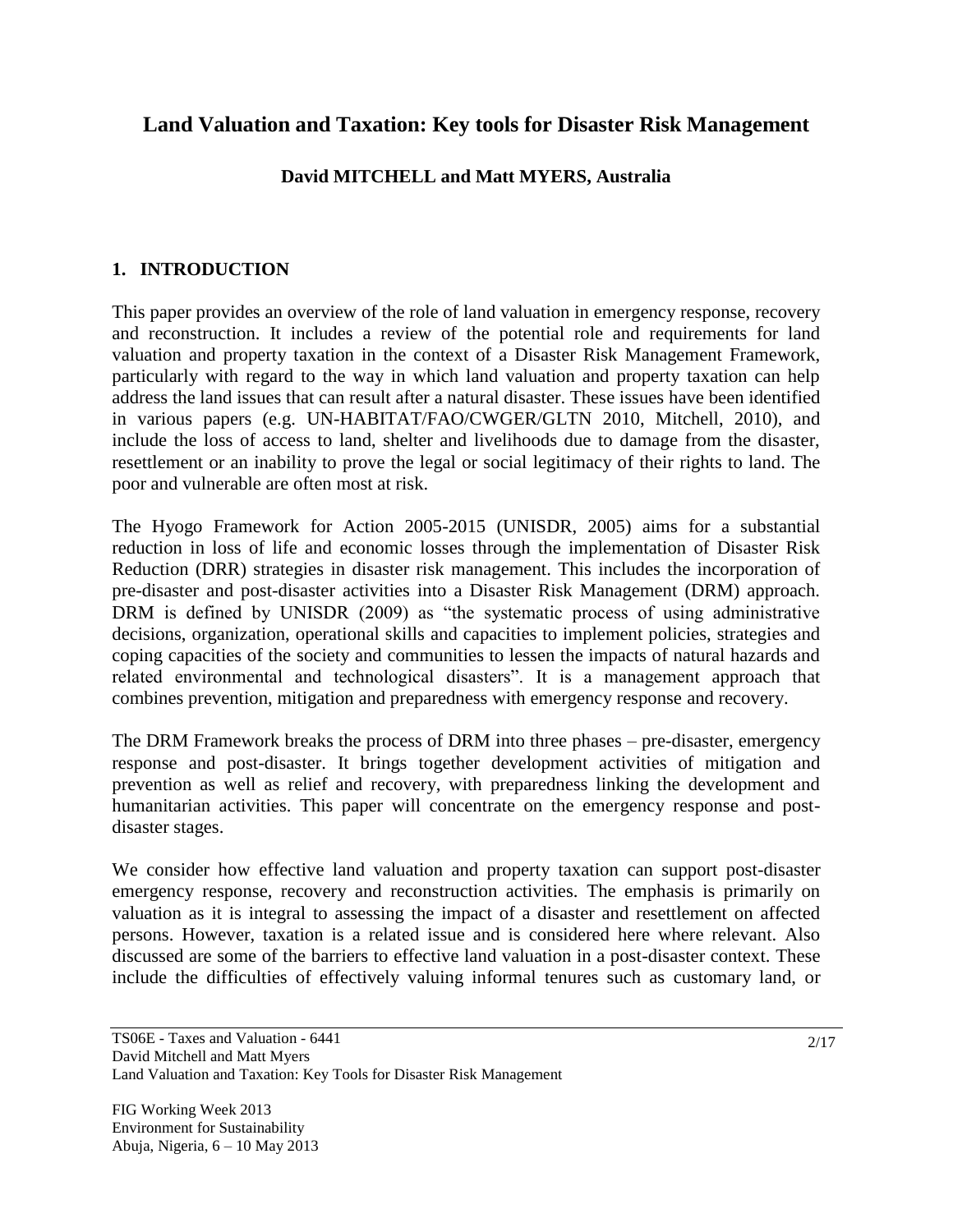informal settlements and the impact on disaster management. This work builds upon previous work by the authors and provides a foundation for further research.

# **2. HOW NATURAL DISASTERS IMPACT LAND VALUE**

In this section we explore the relationship between land tenure, value and use in the context of disaster management, and the impact of climate change and natural disasters on land value.

### **2.1 The relationship between land tenure, value and use in the context of disaster management**

The provision of shelter and livelihoods, and therefore food security, depends on access to land. In very disaster-prone areas, where land tenure has either legally secure (de jure) or socially legitimate (de facto) security people have confidence in undertaking disaster mitigation and prevention actions, and have confidence they can return to their land after a disaster. If, however, they lack tenure security they face a real risk of either the government preventing them from rebuilding in the same place, or of being the victims of land-grabbing. Improved tenure security and therefore access to land provides an incentive for landholders to invest in measures to improve their land such as soil protection measures, tree planting, pasture improvement, irrigation or sustainable cropping (FAO, 2011).

Correa *et al* (2011) noted that land use and occupation reflect the prevailing development model in a country and argued that disaster risk is a cumulative result of deficiencies in this development planning. The result is some people more at risk than others and this is often reflected in more insecure tenure (e.g. informal settlements) and also lower land values.

Changes in government policy can affect property value. There are very strong links between changes made under land use planning or master planning processes and resultant changes in land value. Similarly releasing information identifying an area as hazard-prone, or as an area to be investigated for potential resettlement, can result in property devaluation. Jha *et al* (2010) noted this impact in both urban and rural areas. In urban areas land values are higher and land tenure is more complex. Pre-disaster or post-disaster changes to land use planning controls have an impact on property value, meaning a transparent approach to planning is essential. In rural areas, the settlements form a relatively small part of the landscape and values are lower. Land tenure issues tend to be less complex and the sense of ownership is higher in rural areas. Unlike urban areas land use planning may not dramatically change rural land values.

Changes made to create no development (buffer) zones after a disaster can also have a dramatic impact on property values and tenure. For example, in Padang city in Indonesia the land use master plans that created zoning (both the 2004-2024 and 2008-2028 plans) established some of the forested areas as buffer zones. This led to the land office not being able to register the land of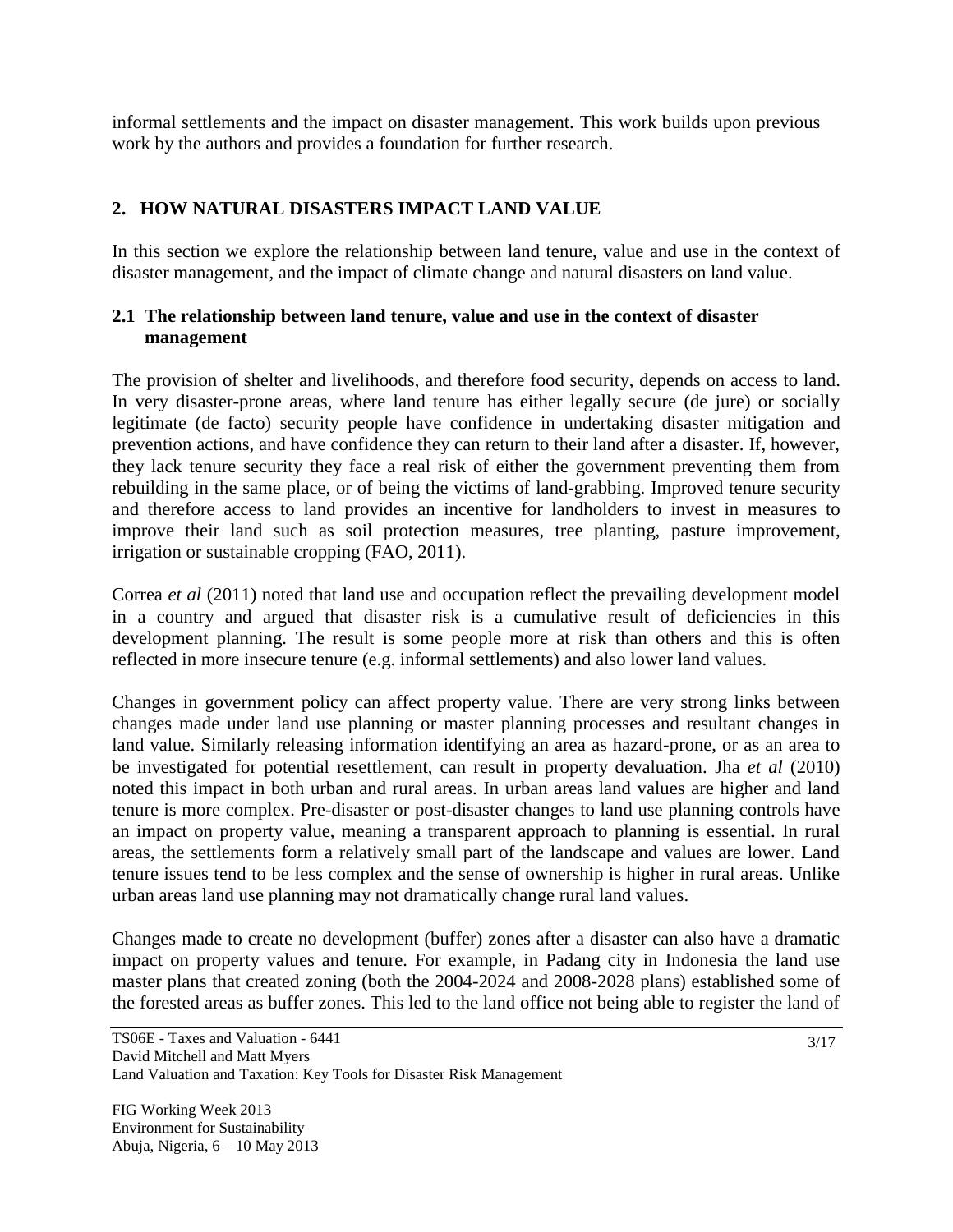people who had been living there for a long period (since before the change in zoning), and were not able to issue building permits. The result is a reduction in the tenure security of the people living in the forested area, and a resultant impact on the value of property (Syahid, 2011).

#### **2.2 The impact of climate change and natural disasters on land value**

Climate change is expected to lead to changes in the frequency, intensity, spatial extent, duration, and timing of extreme weather and climate events, and can result in unprecedented extreme weather and climate events (IPCC 2012). It will potentially magnify the existing patterns of disaster risk and place extra pressure on the capacities of governments and agencies to respond. The UN FAO note that one of the more severe consequences of climate change will be on food security and agricultural livelihoods in vulnerable countries. They argue for urgent investments in DRR above and beyond present levels to support food and nutrition security (FAO, 2011). UN-HABITAT (2011) stated that urban development can bring increased vulnerability to climate hazards. Many cities are facing rapid growth due to urbanisation that results in the creation of informal settlements that are often vulnerable to natural disasters.

While the focus of this paper is on the role of land valuation in supporting DRM activities to enhance the resilience of livelihoods, there are also direct and indirect benefits to settlements and shelter and these are discussed throughout. Quan and Dyer (2005) argued that the more vulnerable within hazard-prone areas may be forced to settle in hazard prone areas (such as near a flood-prone river or at the base of an unstable hillside), because of the lack of any affordable alternatives. This includes people with little or no security of tenure such as informal settlers, farm labourers, lessees and sharecroppers. Also vulnerable are the elderly, women, children, and minority groups. Their rights may or may not be considered in post-disaster decisions. It is these people who may not be adequately considered when post-disaster decisions on compensation are made.

Wherever there are involuntary changes after a disaster to the location a person lives, or the quality of their housing, or their access to livelihoods land valuation can help estimate those changes for the purposes of compensation. Decisions made to resettle people under a DRM or land use planning process also impact property values. Those who are resettled require valuations to ascertain that they receive at least as good conditions after the resettlement as they had before. However, others may also be affected. Where people are resettled with a host community there may be an impact on their property value and accurate valuations can help to assess this impact.

Damage due to the impact of a disaster can also have a significant impact on property values. Syahid (2011) reported that following earthquakes in Indonesia in 2004 and 2007 some people left their properties located in the high hazard-risk zone resulting in a considerable depreciation in property values. In post-tsunami Japan concerns over living in the lower areas near the coast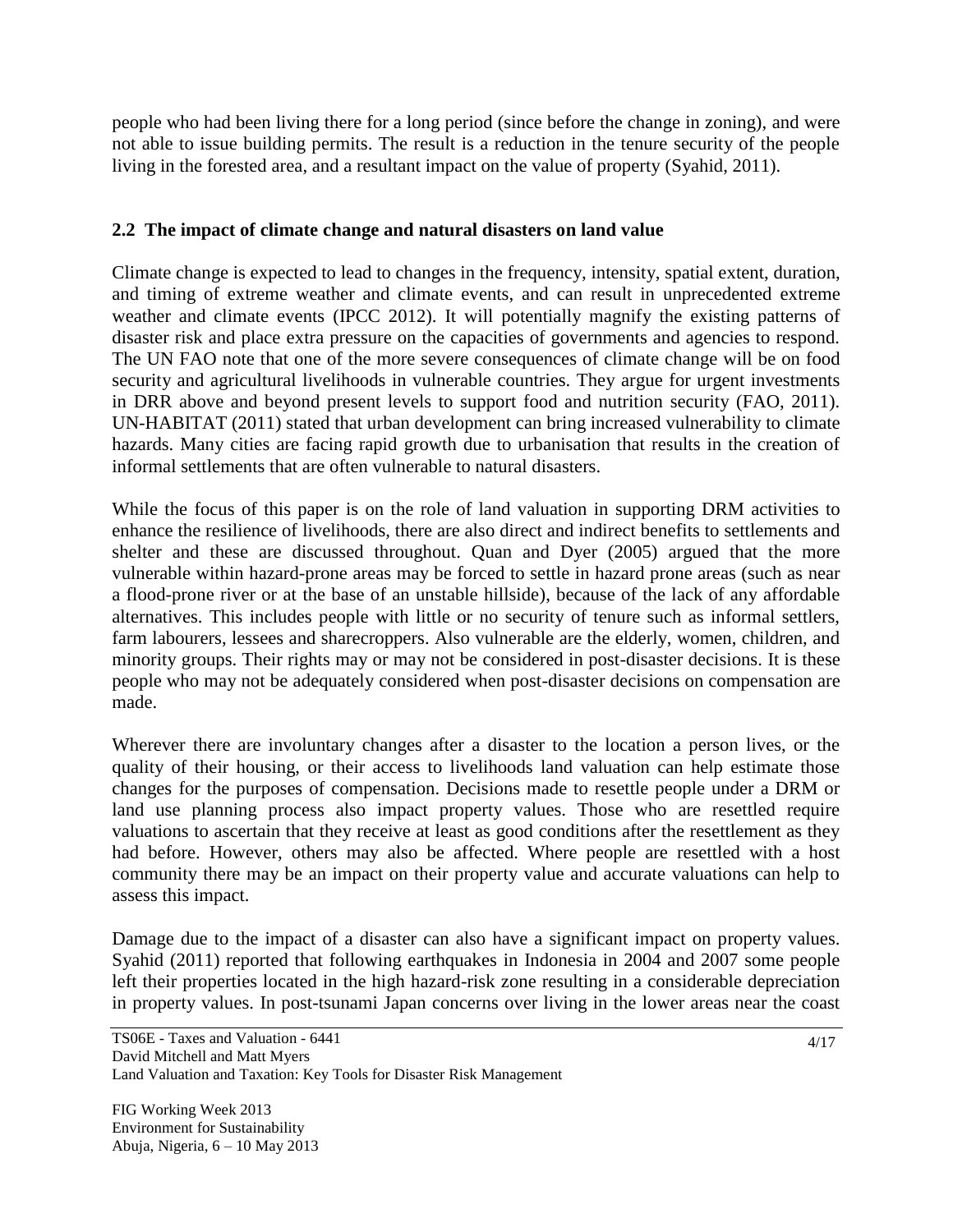placed downward pressure on property values. According to the *National Land Use Planning Act*, the government could declare an area under land price surveillance when an unusual rise in land price is a concern. In order to prevent unusual price rises due to a preference for high lands, the government issued a press release stating that it would watch land prices (Kaidzu, 2011).

A series of approximately 8,000 earthquakes and aftershocks starting in New Zealand in 2010 caused widespread property damage to land and buildings and had a significant impact on the confidence in the property market. The relative property values across Christchurch City were permanently altered with the underlying physical features of the land, and proximity to water channels, being most important determinants of buyer confidence (Sullivan and Grant, 2012).

# **3. LAND ADMINISTRATION AND LAND VALUATION**

In countries with a market economy, property has a value and this is critical for all propertyrelated decisions – by individuals to purchase, by banks deciding to consider what is appropriate to lend against a property, by local government with regard to decisions to deal with land and buildings under its control. Valuation is undertaken according to accounting standards at the international and national levels, and effective property valuation underwrites many aspects of a functioning market economy. It is common that property is taxed by government at various levels and the basis for this taxation is through determining the value of the property. This taxation may be in the form of an annual charge (e.g. rates) based on an estimate of the value of the property or may be on the basis of a tax on the transfer of property (e.g. stamp duty). Annual taxation forms a significant income source for government and may contribute greatly towards reform to decentralise land administration (Dale *et al* 2007, Munro-Faure 2012). This paper will argue that this may be extended to other areas such as reform of land agencies in line with DRR activities

Valuation (assessment of property values) is typically needed to support:

- Transfer of ownership
- Financing and Credit
- Gathering of revenues through property taxation
- Decisions on compensation related to land acquisition or resettlement of people
- Cost-benefit analysis of various scenarios related to DRM projects.
- Insurance
- Litigation (e.g. compulsory acquisition / expropriation and legal liability

An efficient and transparent land market helps to make the valuation of property more transparent and allows for the implementation of fiscal policy in a way that citizens can understand. Another benefit is that it provides more reliable information on property values. Incorrect valuations can lead to disputes and social tension and processes are required for the adjudication of valuation and taxation disputes (Dale *et al*, 2007).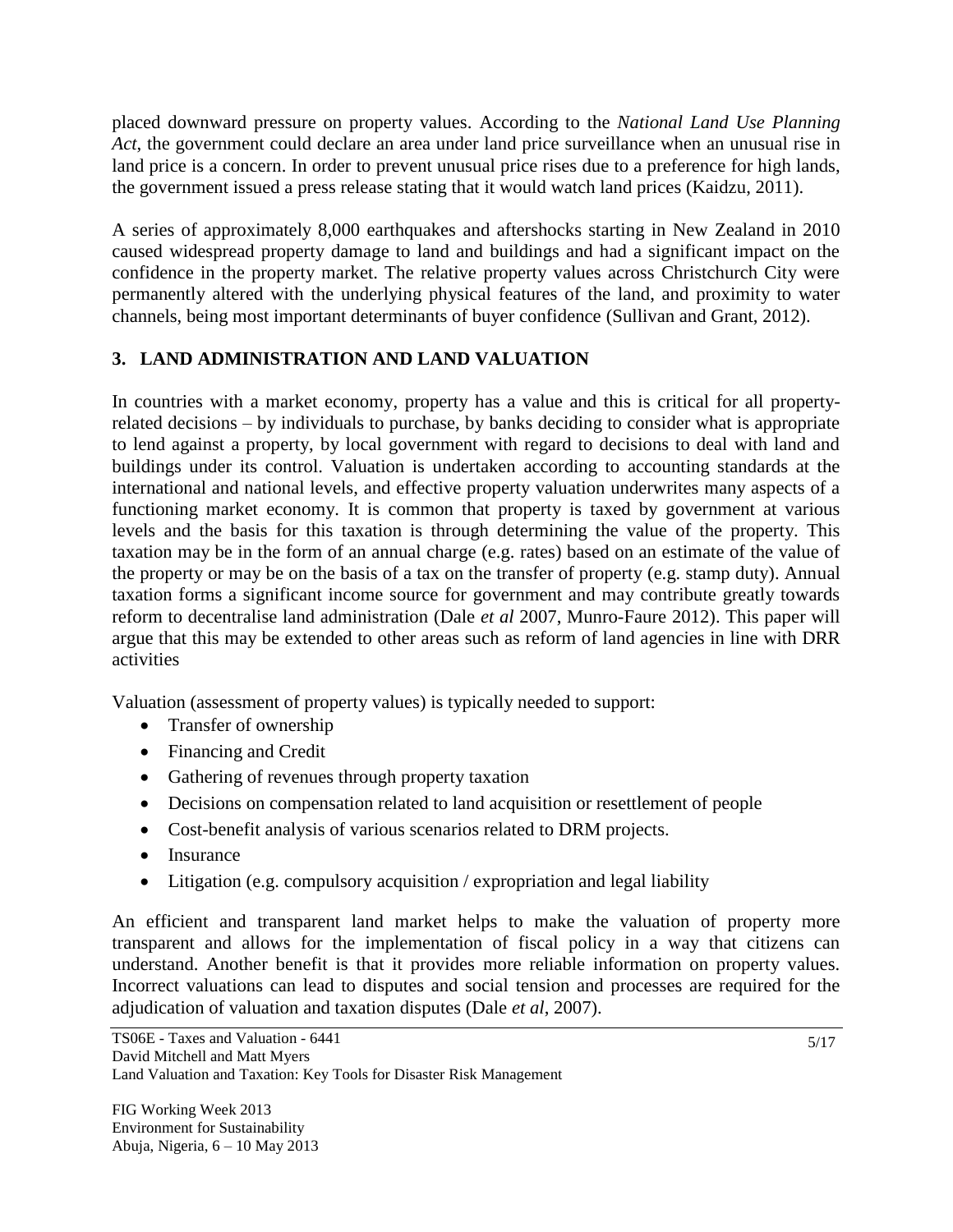Land administration comprises three components – the administration of land tenure, land value and land use – and each impact upon the other. In countries with more formal legal systems of land tenure where rights to land are typically managed based on an accepted land policy and legal framework, land agencies are often decentralised. Provincial land authorities maintain cadastral maps and records of land ownership, in a form of "cadastre", which may be paperbased. Initiatives to convert these land records from paper records to digital records, increase the security of these records and also increase the protection for the proprietors in the event of a disaster.

Where land taxes are collected, property valuation records are maintained and are important for establishing appropriate levels of compensation when private land is acquired by government, or when people are resettled under a DRM program. The revenue generated from the land taxes based on effective property valuation may be considerable and allow capacity building or disaster risk reduction activities.

The aftermath of a disaster poses special challenges for real property valuation. During these periods real property markets in affected areas often exhibit instability, even chaos. Analysing market data after a disaster can be difficult. In developing countries and emerging markets the challenges include:

- Inadequate legal frameworks that do not allow for the efficient functioning of the property market.
- Lack of published information or difficulty in obtaining information regarding transactional as well as other data requisite for proper valuation.
- Greater volatility of property markets.
- Lack of adequately trained professional Valuers.
- Out-dated (or lack of) national standards.
- External pressure.
- Excessive or insufficient government interference.

# **4. LAND VALUATION AND TAXATION IN EMERGENCY RESPONSE, RECOVERY AND RECONSTRUCTION PHASES**

This section outlines some of the ways that effective land valuation and property taxation measures can support the post-disaster emergency response, recovery and reconstruction activities. Also considered is the effect of poor land valuation on land governance in a postdisaster context.

#### **4.1 Post-disaster rapid assessments**

TS06E - Taxes and Valuation - 6441 David Mitchell and Matt Myers Land Valuation and Taxation: Key Tools for Disaster Risk Management

FIG Working Week 2013 Environment for Sustainability Abuja, Nigeria, 6 – 10 May 2013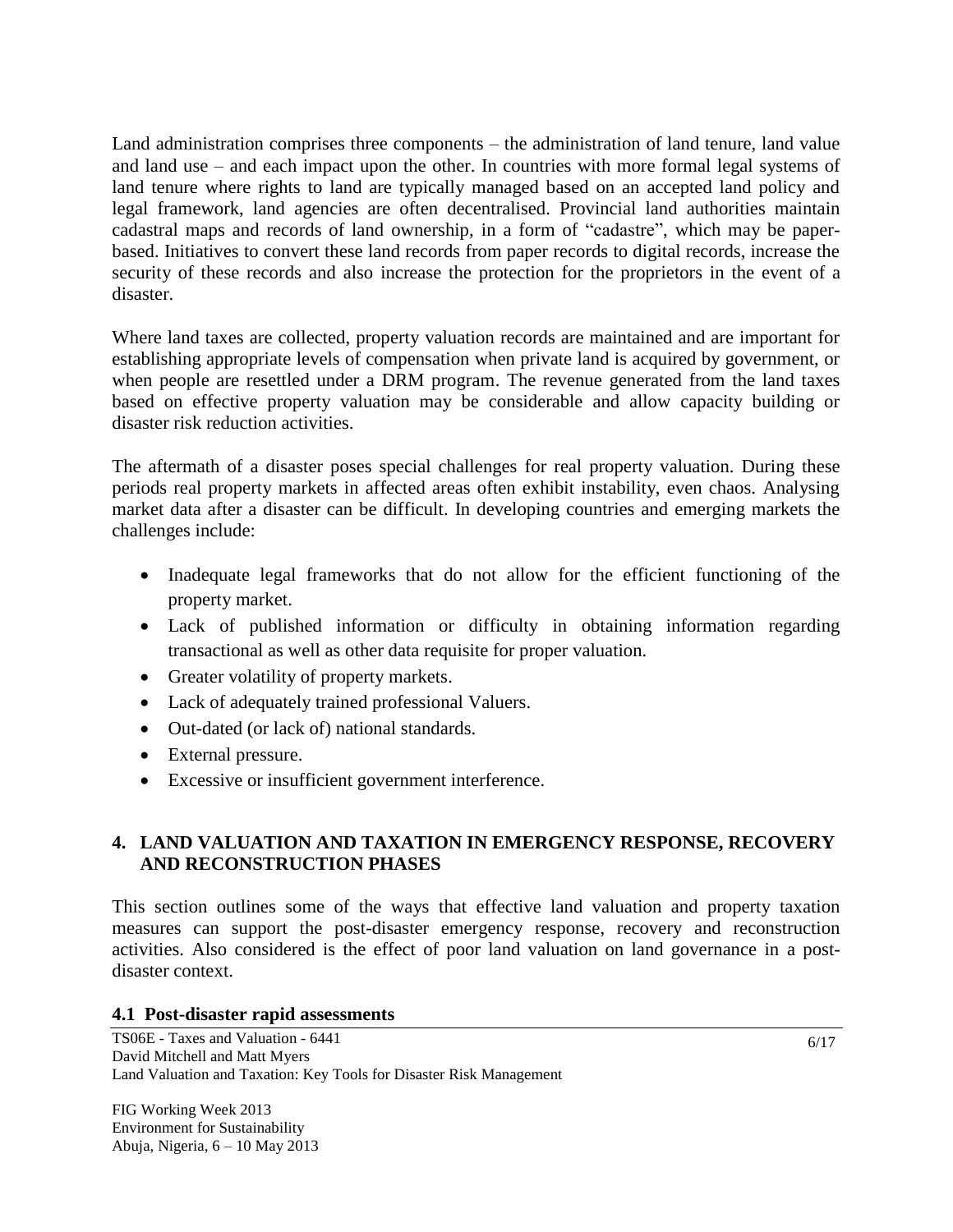These assessments are undertaken to determine the scope, scale and distribution of the impact of the natural disaster and identify issues that may affect the response. They provide information on the needs, possible intervention types and the resource requirements. They can include damage and loss, shelter, livelihoods, agriculture, infrastructure and vulnerability assessments. Land agencies valuation departments should be involved to provide valuation information and estimates.

### **4.1.1 Estimating damage and loss**

Although the emergency phase is mostly about saving lives and getting basic temporary restoration of transport, communications networks, and preliminary repairs to critical public utilities, there is also need to do preliminary estimates of the loss of public and private property. In completing the damage, loss, and needs assessment phases of disaster recovery, valuations are essential in estimating the economic losses. To calculate losses, Valuers need to estimate the economic value prior to the disaster (retrospective value) and then in current condition (post disaster). These valuation can be used for insurance or compensation purposes, for mortgage lending (homeowners need to refinance / borrow to rebuild), rental assessment, and as cost benefit analysis on where to allocation limited resources in the disaster recovery. The World Bank publication *Safer Homes, Stronger Communities* (Jha *et al*, 2010) stated:

*―Accurate, comparable, and appropriately scaled information provides the basis for damage and loss assessments (DaLAs), and related decision making concerning recovery and reconstruction. Assessments are time- and labour-intensive, must be conducted rapidly, and must meet quality standards. For these reasons, numerous initiatives have been launched to expand the use of technology to improve the timeliness, quantity, and quality of assessment results".* 

In 2010 these did not use digital geospatial information or spatial analysis techniques. However the GFDRR and the World Bank were developing standards and training manuals for mission teams to integrate spatial analysis into assessments. The authors believe that it is important for post-disaster rapid assessments to include questions on the quality of land valuation records, the legislation with regard to land acquisition and compensation, and for information on land value to be available along with other spatial data.

In addition to economic loss, cultural goods or landmarks may suffer losses. Traditional valuation approaches are not appropriate for these special properties and goods, and thus noneconomic valuation methods should be applied such as Derived Benefits Methods, Cost Based Methods, Revealed Preference Methods, and Stated Preference Methods.

#### **4.2 Valuation to support a cost-benefit analysis for recovery planning**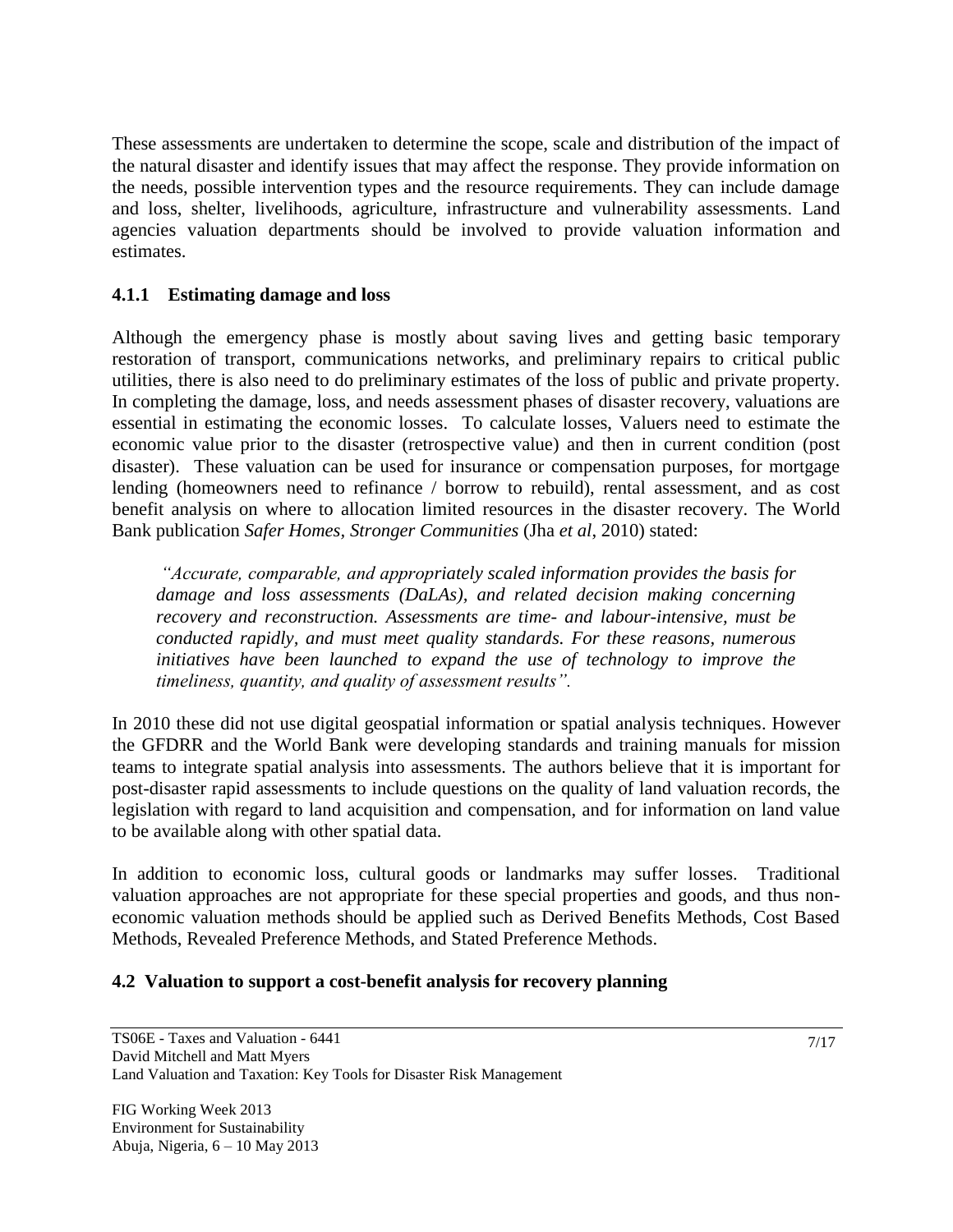Valuations are essential in post disaster for planning for recovery. In the loan assessment process, valuation needs to be completed so that property owners can quickly obtain financing to begin the rebuilding of their properties, both home and business. Valuation is also required of public assets, such as government buildings, schools, and public infrastructures such as roads and utilities.

Valuations are essential in needs assessments in determining the financial resources needed to implement recovery, reconstruction, and risk management. The valuations can be used to determine best use of available resources and where such funds are best allocated.

# **4.3 Moving from transitional shelter to resettlement**

The Pinheiro Principles outline that all displaced persons have the right to have restored to them any land and housing for which they were arbitrarily deprived. Resettlement for the long-term should not be the first option as there are many difficulties to overcome. Correa *et al* (2011) stated:

*―Relocating a population, its economic activities, and its social networks and relations, as well as its natural physical and built environment (buildings, infrastructure, and facilities) is a complex process with significant impacts—direct and indirect—on the population and on governments. A resettlement process may become an opportunity for comprehensive improvement in the quality of life of the population, even exceeding the direct objectives of disaster risk reduction. But if not duly planned or conceived as a complementary action integrated into a comprehensive risk management strategy, it may lead to ineffective and unsustainable processes that create frustration for families and governments alike…A poorly planned and executed resettlement program can lead to social, economic, and cultural disasters even more serious than the natural disaster risks it is intended to prevent".* 

Decisions on whether to resettle hazard-prone people are best made before a disaster as a preventative response (Correa *et al*, 2011) where the decisions and options can be based on indepth technical analysis and extensive community consultation. However, often this has not occurred and a disaster can highlight the vulnerability of individuals or communities.

Studies of the pre-disaster conditions (including property value) make it possible to identify the requirements of people who need to be resettled. These requirements allow a search for suitable locations and existing housing supply. Resettlement options can include:

• Collective resettlement - where land is provided for more than one family, as well as activities to reestablish the lost livelihoods.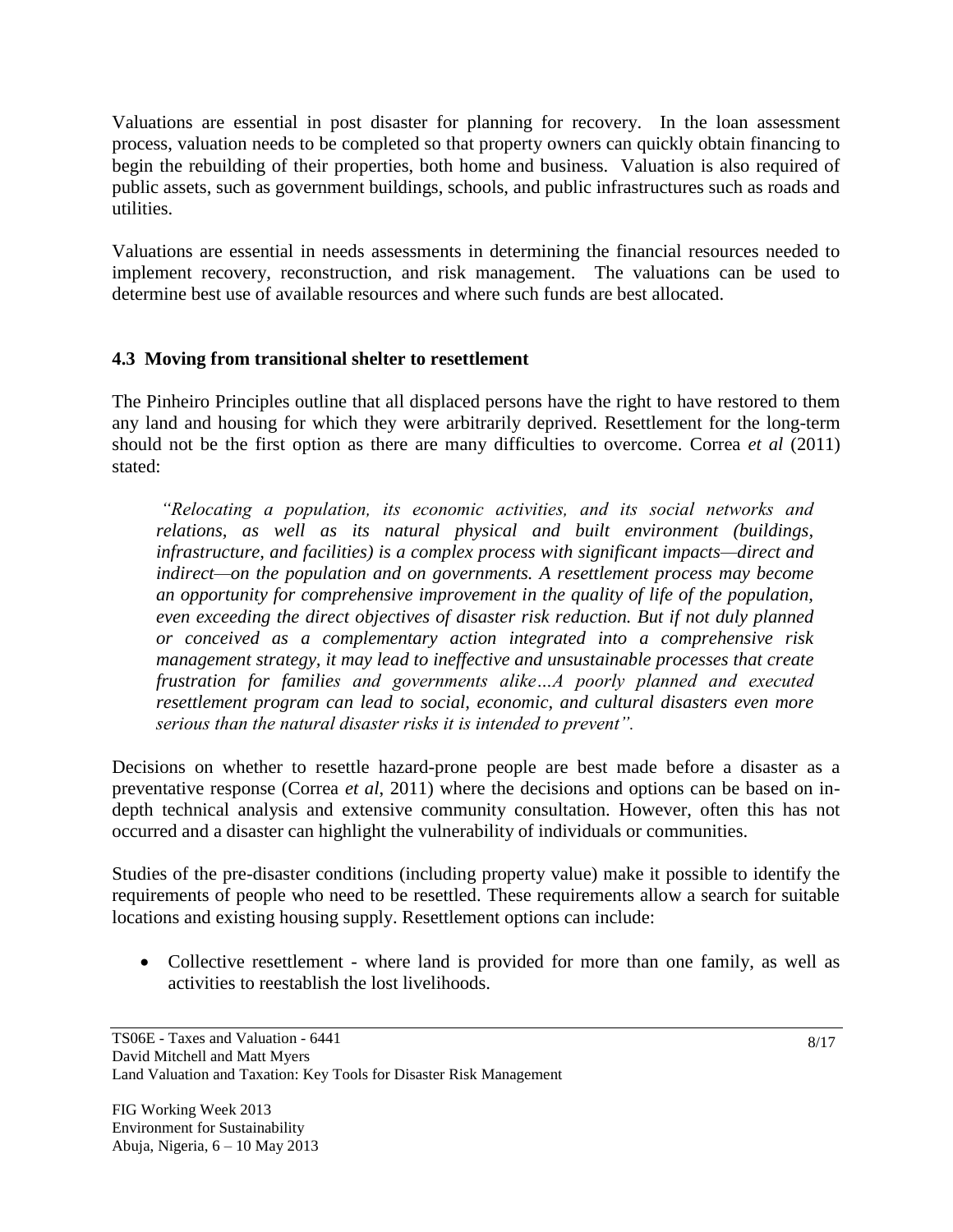• Individual resettlement - of an individual family to an available dwelling and adequate compensation is sufficient to find decent and safe housing, but does not consist solely of financial compensation (Correa, 2011).

Jha *et al* (2011) included the following measures to consider when responding to landless and refugees who need to be relocated:

- Acquire suitable public land using public land for relocation is a common solution as it does not involve acquisition from proprietors and the related compensation However, they note that use should be preceded by a good site evaluation and availability is not sufficient justification;
- Acquire private land involves a market-based acquisition from landowners willing to sell and should be based on the best available land valuation information.
- Government offers limited fiscal incentives to sellers (property tax rebate).

# 4.3.1 Compensation for individual resettlement

Individual resettlement includes payment of compensation for the property in the at-risk area, plus additional compensation for loss of income, and to cover the costs of moving. When the occupants don't have title to the land or their housing is low-cost, a subsidy to purchase a property on the market may be provided. In some cases a combination of these two options is offered. Information on the value of the land and structures indicate the amount invested into the property, and therefore the amount of compensation they may receive. It is important for the head of household (or productive unit) to be present at the time of the valuation (Correa, 2011).

Correa (2011) noted the principle of shared responsibility of the state in which the state has the responsibility to protect people. Under this principle, it is assumed that the human settlement was sited in a high risk area based on government decisions to grant permits or that there was a lack of land use planning to prevent the establishment of these settlements in high-risk areas. They stress that property valuations must not depreciate the property because of the disaster risk, to ensure the compensation is sufficient to purchase suitable lawful and safe housing on the market.

#### 4.3.2 Compensation for land acquisition

Often public land is chosen for the site where people will be resettled, or where infrastructure is to be constructed. Where private or communal land is used for resettlement or construction land acquisition may be required. However, there is potential for conflict where the land acquisition arbitrarily displaces people, and the process does not involve adequate consultation or compensation. Land acquisition and compensation disputes may also delay recovery and reconstruction.

TS06E - Taxes and Valuation - 6441 David Mitchell and Matt Myers Land Valuation and Taxation: Key Tools for Disaster Risk Management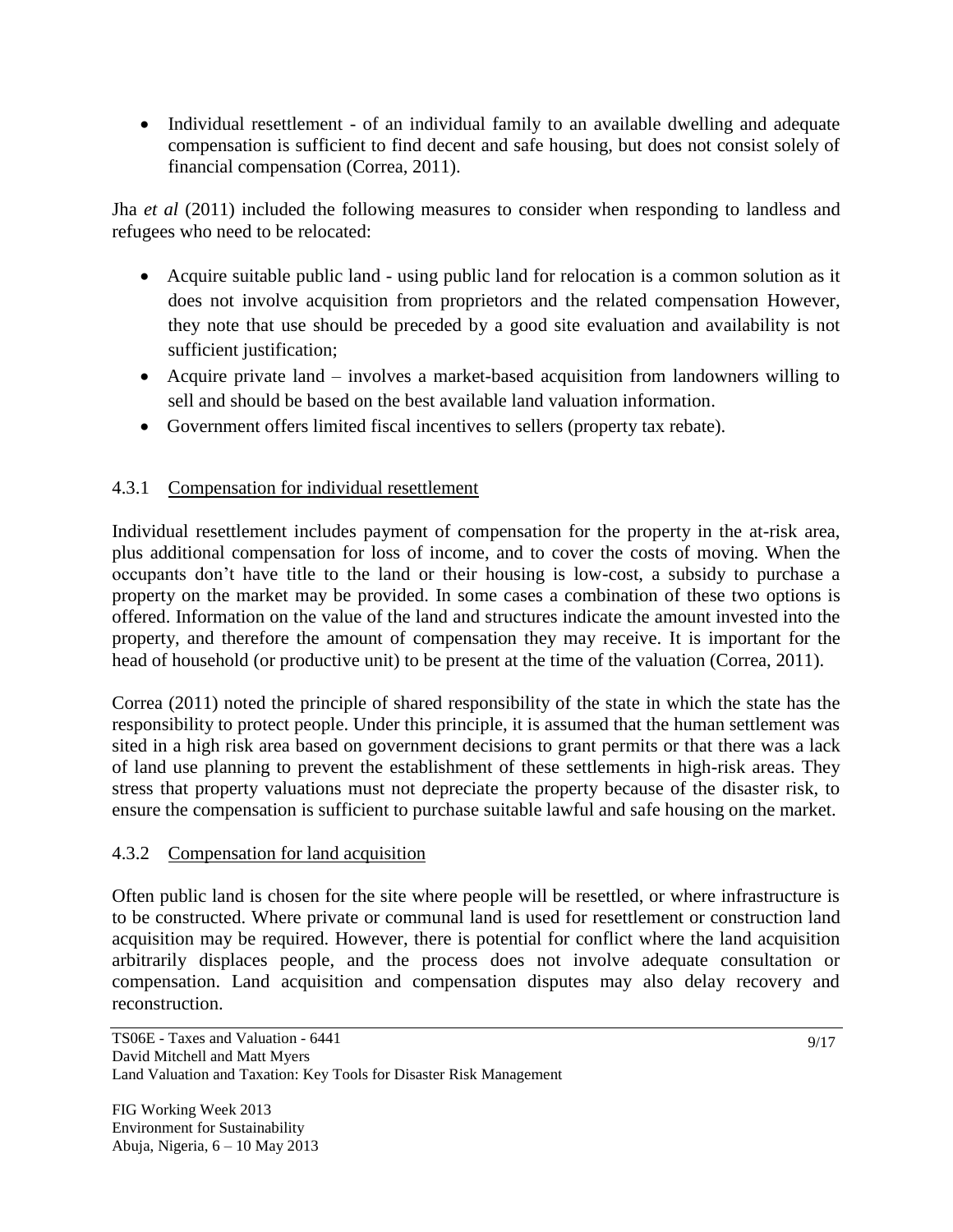The FAO Voluntary Guidelines state that "States should ensure a fair valuation and prompt compensation in accordance with national law. Among other forms, the compensation may be, for example, in cash, rights to alternative areas, or a combination" (FAO, 2012).

In determining appropriate compensation, the guiding principles of equity and equivalence should be applied. Equivalence in this context means that people should receive no more or no less than their loss. Government should balance interests to safeguard the rights of those who lose ownership or rights whilst ensuring public interest is not jeopardized, and be flexible with lucid guidelines but also allow flexibility to situation to provide equivalence compensation (FAO 2009).

# **5. VALUATION AND TAXATION IN THE RECONSTRUCTION PHASE**

# 5.1.1 Valuation for insurance purposes

Following disasters property owners will seek either compensation as cash payout or monies to reconstruction their properties and businesses. To make a claim and before an insurer pays out, they will need a valuation to determine the economic loss to determine the insurers responsibility under the terms of the insurance contract. Some contracts offer full replacement, thus insurer will be responsible to fund a full replacement of property.

Other insurance policies only pay for the loss of the improvements. If the property is no longer new it will suffer some type of depreciation such as functional obsolescence, physical deterioration, and sometimes external obsolesce. Under these situations, the insurance payout may not be sufficient for property owners to rebuild their home or business. In the case of an individual property loss (such as fire) not related to a natural disaster, the property owner can use the insurance proceeds to buy a replacement property. However, in a community wide disaster often there won't be other properties to purchase. Thus, these under-insured property owners may need additional financial support to rebuild.

Sources of additional financial support can be in traditional bank loans, through low interest government loans, or government grants, or through special government compensation schemes such as in New Zealand. For example, valuation was essential in supporting insurance claims in Christchurch, New Zealand following the earthquake. In excess of 120,000 insurance claims were made to the Earthquake Commission for significant damage. Government designated "Red Zones" unfit for human habitation due to ongoing risks, and in these zones the government will acquire land from the land owners. The government announced that this would be based on the Christchurch mass appraisal rating valuations dated August  $1<sup>st</sup>$ , 2007. These are assessed using a market value definition for both Capital Value and Land Value (Sullivan and Grant, 2012).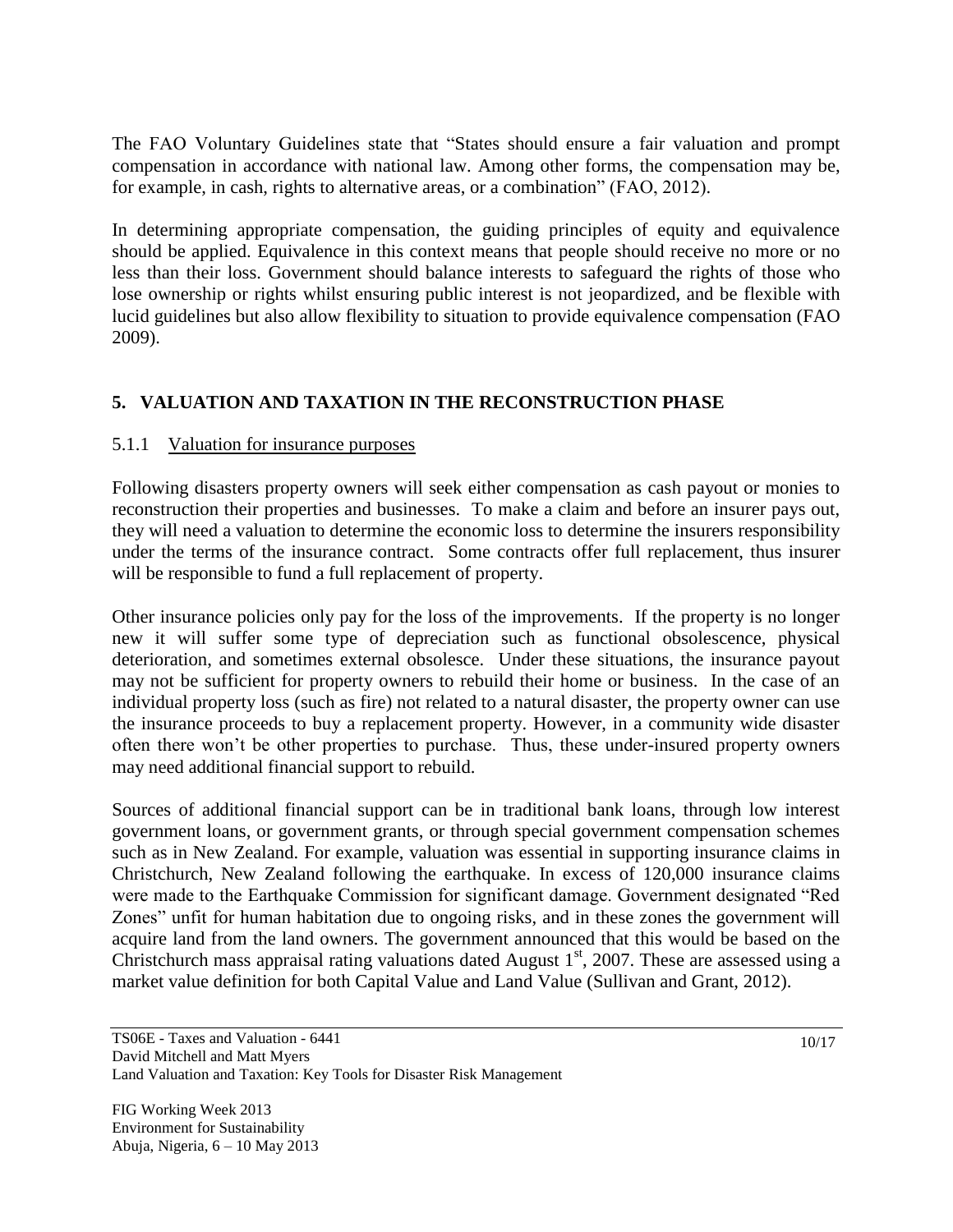In some communities, particularly rural small communities, following disasters many residents relocate to other communities to find jobs and many of these never return. Thus these rural towns and their town centers are not rebuilt. This can even happen to large cities, such as New Orleans following Hurricane Katrina. Many older pre-disaster neighbourhoods remain as virtual ghost towns with vacant house lots.

Material loss affects different groups in different ways. Compensation may be provided in the form of cash, livestock or building materials. An assessment of the e damage and loss suffered is needed in preparing a compensation package. Valuers can provide information to support decisions on financial compensation and provide advice on the breakdown of costs and in kind supports such as materials, labour and tools (Lloyd-Jones, 2009).

We also note that the above comments on insurance may not apply to informal tenures such as customary land or informal settlements that are adversely affected by disasters, where there are more difficulties in establishing the value of the property (both pre-disaster and post-disaster). This presents challenges for assessing a fair compensation and may lead to disputes over the compensation offered. These challenges are discussed further in Section 6.2.

#### 5.1.2 Tax concessions and protection of land markets for affected areas

Tax concessions can remove a disincentive to rebuild after a disaster and may also have a positive distorting effect on property markets. Following the 2004 earthquake that hit Padang in Indonesia the mayor of Padang city issued a regulation waiving the normal requirement for a retribution tax to be paid for the construction of a new building. According to this regulation, those who want to get approval for re-constructing houses affected by the earthquake would not be charged until 2010 (Syahid, 2011). In another example, soon after the tsunami struck Aceh, the Land Agency (BPN) issued a decree prohibiting the transfer (sale) of land as an attempt to protect the vulnerable tsunami victims from being pressured into hasty transfers (BRR and International Partners, 2005).

# **6. CHALLENGES FOR EFFECTIVE POST-DISASTER VALUATION**

# **6.1 Limitations in capacity**

Following a disaster, there are numerous barriers for Valuers in carrying out essential valuation tasks. These barriers include:

- Potential loss of experienced staff
- Potential loss of facilities
- Loss of Data Resources
- Property Market Volatility / Risk

11/17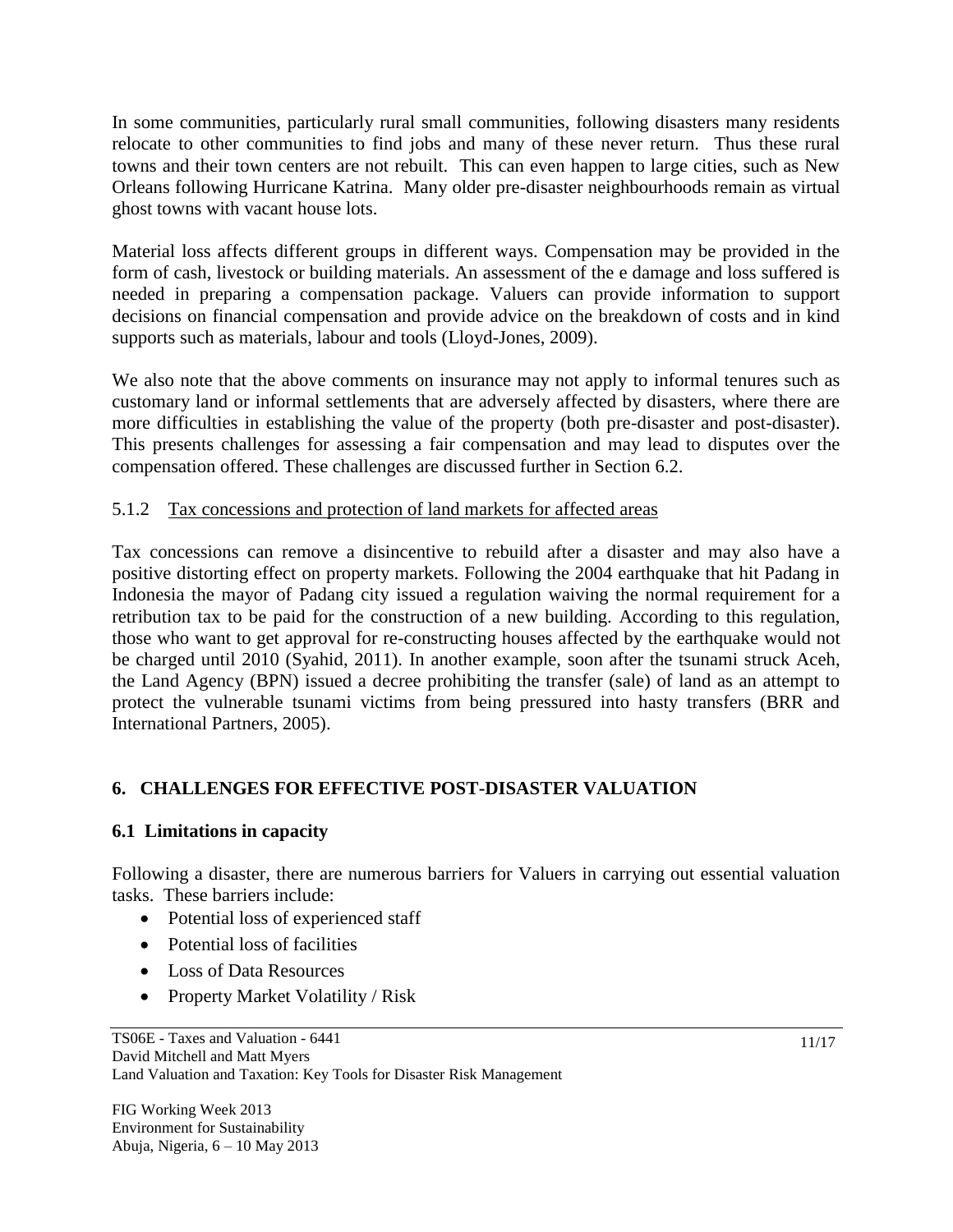Depending to the scale of the disaster, there is potential loss of experience valuation and land administration personal. Some losses could be through either incapacitating injury or death, or more often the relocation of qualified local staff and experts to other communities seeking shelter and livelihoods for their families.

There is a potential for loss of facilities, either entire offices, or public infrastructure (e.g. electrical and water systems, roadways to get offices) to access and run the valuation office. Entire offices could be destroyed, along with all professional equipment and especially essential information critical to complete a valuation. Even if a Valuer can physically get to the office, a typical valuation office still needs electrical power to power their lights, and run their computers and printers. Without power, Valuers often will not have access to the equipment and information sources needed to complete competent, and particularly fast valuations needed for recovery assessment.

In addition to a Valuers loss of their private resources (e.g. office buildings and equipment), Valuers rely on public resources such as tax and property records, including ownership, land boundaries, and market sales transactions. Thus the loss of public resources or loss of access to public resources will create substantial barriers for Valuers to carry out their work efficiently.

A major disaster will have immediate impact on market values, and often for many years following. In some communities, there may be looting and other civil turmoil that can negatively impact values. In other markets, those affect by the disaster may relocate to other area in the community that weren't impacted. This will create more demand and thus increases in values in non-affected areas. This may create a situation where insurance or government compensation is not sufficient to assist affect property owners to relocate in the same community. This is especially true for rental housing as displaced homeowners seek short term rentals and for influx of outside aide workers and trades persons working on the recovery.

Other ongoing limitations or barriers for Valuers include the lack of current market information following a disaster that reflects the current market values. Property records may be lost and thus there may be no information on specific transactions (sales, leases, etc.) or the property themselves. In some developing countries, property records are still recorded on paper documents, and thus can be easily destroyed in a disaster. Without such documents, Valuers, land surveyors and other land administration functions are severely hampered. Also without access to documents, there may be conflict on property ownership. Also unscrupulous land dealings may happen where 'owners' claim larger areas or even property that was not theirs. Without accessible and reliable public records can lead to land conflict.

In many developing countries the land administration system is inefficient and this creates barriers to quality market valuations even prior to a disaster. These include the lack of:

 detailed public records on properties (ownership, legal boundaries, description of improvements, zoning / planning restrictions)

TS06E - Taxes and Valuation - 6441 David Mitchell and Matt Myers Land Valuation and Taxation: Key Tools for Disaster Risk Management

FIG Working Week 2013 Environment for Sustainability Abuja, Nigeria, 6 – 10 May 2013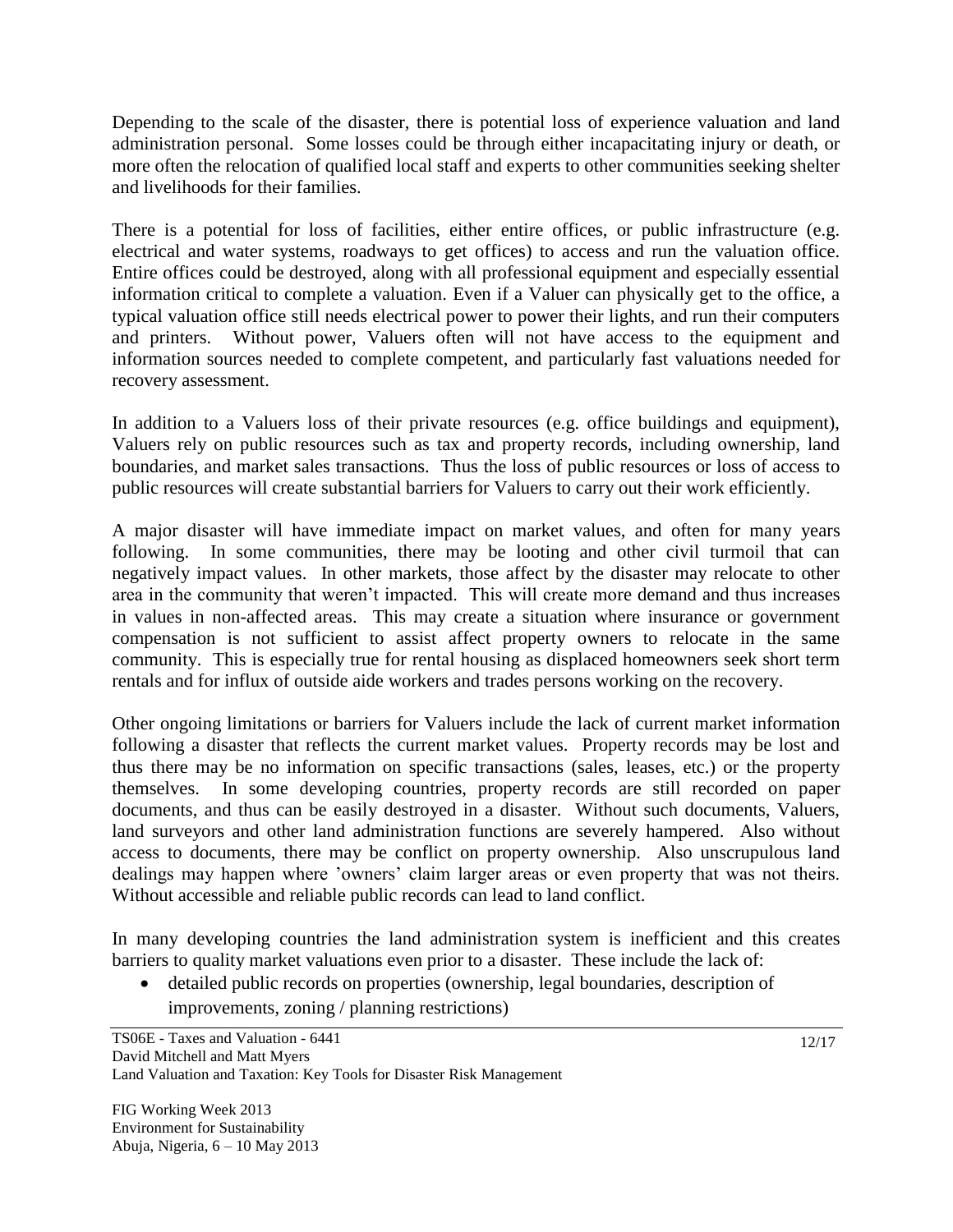- lack of or ease of access to public records for specific properties
- lack of any valuation practice standards
- Lack of adequately trained and qualified Valuers

Also Valuers external pressure from property owners who 'know their properties are worth more, from lenders that need a certain value 'to make the loan', or government agencies that may be seeking 'low values' to save money or even 'high values' for political favours.

#### **6.2 Difficulties in valuing communal and informal tenures**

#### 6.2.1 Communal and customary tenure

The FAO Voluntary Guidelines states in relation to indigenous peoples and other communities with customary tenure systems:

*‖9.1 State and non-state actors should acknowledge that land, fisheries and forests have social, cultural, spiritual, economic, environmental and political value to indigenous peoples and other communities with customary tenure systems‖.*

The valuation of customary or communal land is a very specialised area of valuation not often encountered by most Valuers. This speciality has been described as "a special field of real property valuation that frustrates many of those who accept such assignments, and is anomaly that mock the practitioners of valuation art" (Lowry, 1987, Bannerman, 1993).

Often customary and communal lands have not been formally registered, may have conflicting claims of ownership, and often is inalienable (i.e. cannot be sold). Thus, there may be no formalised market, and therefore there is little or no market data for which Valuers can use to estimate any type of value.

In many countries with a large percentage of customary / communal lands (such as many of the South Pacific island countries) often customary lands have not been formally registered or ownership is held under customary practice. Sometimes this leads to conflict of ownership and use between introduced law and customary law, and often the ownership is unclear.

Another issue facing Valuers is that often customary owners lack knowledge and information about property rights and economic value. This can lead to market volatility and land conflict between neighbouring land owners, within families, and most often with government. In many developing countries there is a risk that customary owners and traditional freehold property owners will suspect government of paying 'low-ball' values for compulsory acquisition compensation or that government officials and their acquaintances are paying a below-market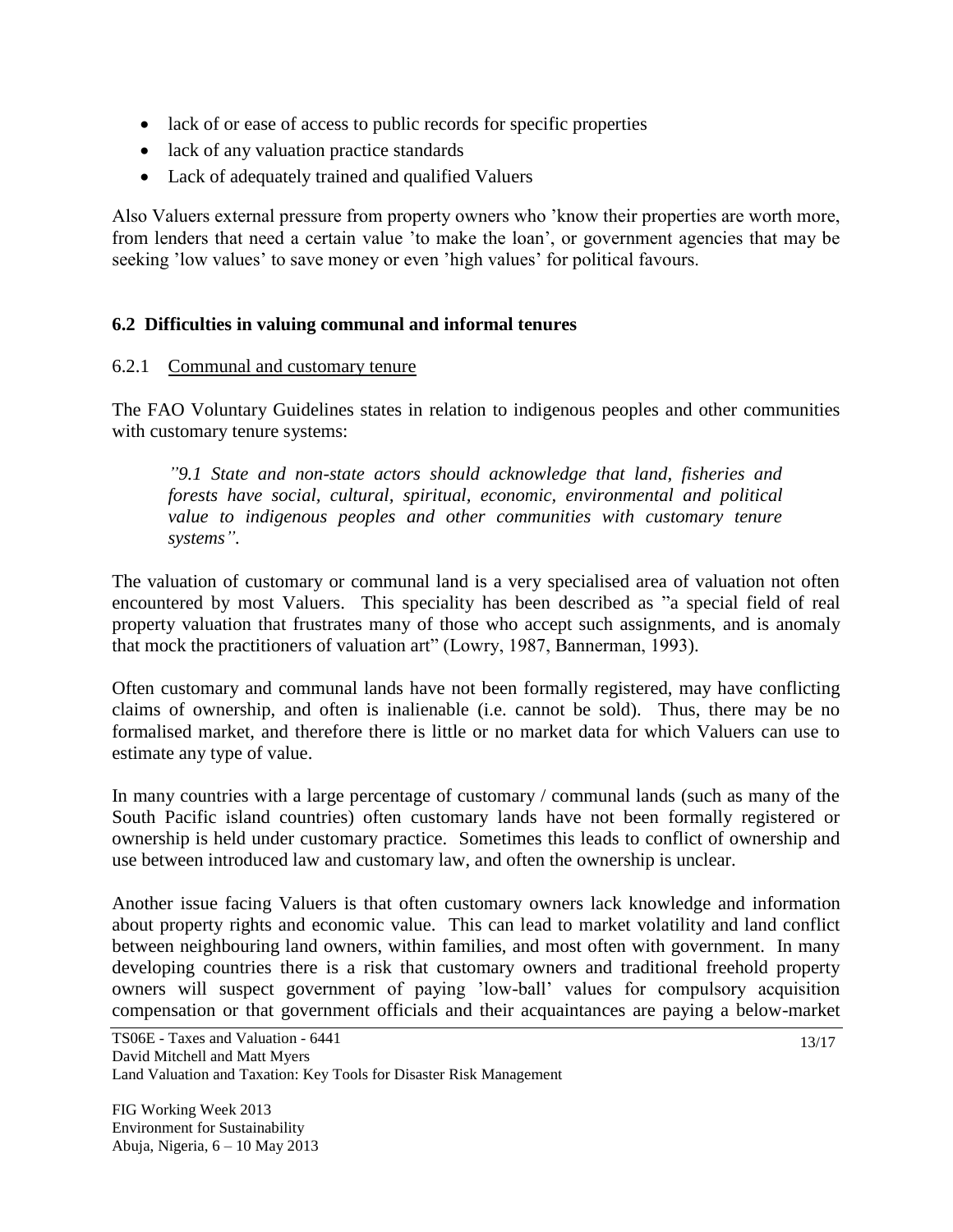price for their own financial or personal stake in the value outcome. Thus to minimise land conflict clear land ownership records need to be established, and customary land owners need access to readily-accessible affordable, competent, unbiased property advice.

#### 6.2.2 Informal settlements

Informal settlements are often disproportionally affected in disasters as these are often located on marginal lands, such as low lying coastal areas or steep hillsides. However, the lack of formal ownership and registration creates issues for compensation as these properties cannot be bought and sold in a formal market, and thus Valuers are challenged to find the market value using traditional valuation practices and methods. Also in markets with significant informal settlements, it may be difficult to find suitable and available lands nearby in which to resettle. However, in the post-disaster recovery there is potential to formalize replacement settlements and enhancing the livelihoods of these residents. Along with formal registration, there is potential to assess land taxes that can be used for public services.

#### **6.3 Resolving disputes over land value**

Poor estimates of the value of a property often lead to disputes. These include disputes over the amount of compensation paid for the resettlement of communities or individuals away from their pre-disaster land, or disputes relating to claims for compensation for the impact of a disaster on land or livelihoods. For example, a community that hosts a resettled community may experience a decline in the value of their property.

#### **7. CONCLUDING COMMENTS**

The value of land is an important element of the information required during much of the process of emergency response, recovery and reconstruction. It supports cost-benefit decisions during recovery planning, and helps to protect the rights of people resettled due to the disaster. Decisions on land tenure, land valuation and land use planning controls are some of the major roles of land administration which has an important function post-disaster. Information on the value of land and buildings is critical for all property-related decisions. Property taxes generate an important source of income for government and may even support DRR activities. Equally, decisions to offer tax concessions during the response and recovery phase can remove disincentive to rebuild.

However, this paper has discussed some of the significant barriers to valuation that exist postdisaster and these should be considered in DRR programs. Responsible governance of land also requires that we have effective and transparent valuation systems and guidance is now provided in the FAO *Voluntary Guidelines* and the World Bank *Land Governance Assessment Framework*.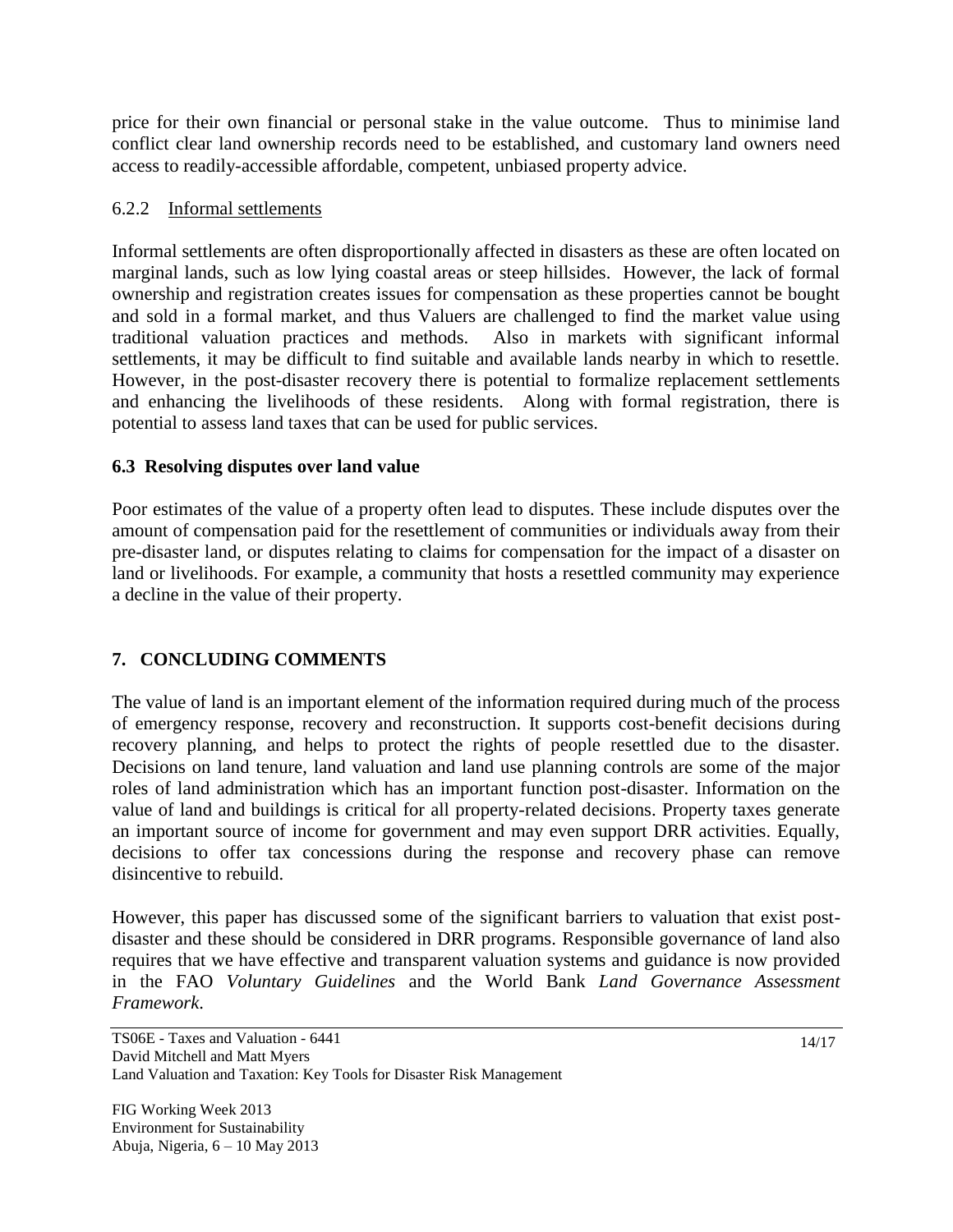#### **REFERENCES**

Bannerman, S., (1993) *The ransom method of compensation claims in PNG*, World Valuation Congress V, Auckland, New Zealand.

Bannerman, S., Ogisi, F. (1994) *Valuation of customary land in Papua New Guinea (PNG) principles versus local realities*, FIG - International Federation of Surveyors XX Congress, Commission 9, Melbourne, Australia, 5-12 March 1994.

Correa, E., (2011) *Populations at risk of Disaster: A Resettlement Guide*, with F Ramirez, and H. Sanahuja, World Bank and GFDRR, Washington, Accessed 22/9/2102, [http://www.gfdrr.org/gfdrr/sites/gfdrr.org/files/publication/resettlement\\_guide\\_150.pdf](http://www.gfdrr.org/gfdrr/sites/gfdrr.org/files/publication/resettlement_guide_150.pdf)

Dale, P., Mahoney, R., and McLaren, R. (2007) Land Markets and the modern economy, RICS Research.

FAO (2002) *Rural Property Tax Systems In Central and Eastern Europe*, Land Tenure Studies No 5, Rome, Accessed 25/9/2012,<http://www.fao.org/docrep/005/Y4313E/Y4313E00.HTM>

FAO (2004) *Decentralization and Rural Property Taxation*, Land Tenure Studies No 7, Rome, Accessed 28/9/2012, [http://www.fao.org/docrep/007/y5444e/y5444e00.htm.](http://www.fao.org/docrep/007/y5444e/y5444e00.htm)

FAO (2009) *Compulsory acquisition of land and compensation*, FAO Land Tenure Studies No. 10, Rome, Accessed 20/9/2012, [http://www.fao.org/docrep/011/i0506e/i0506e00.htm.](http://www.fao.org/docrep/011/i0506e/i0506e00.htm)

FAO. (2011) *Resilient Livelihoods – Disaster Risk Reduction for Food and Nutrition Security Framework Programme*, Rome.

FAO (2012) *Voluntary Guidelines on the Responsible Governance of Tenure of Land, Fisheries and Forests in the Context of National Food Security*, Rome.

IPCC, (2012) *Managing the Risks of Extreme Events and Disasters to Advance Climate Change Adaptation*, (Eds) Field, C.B., V. Barros, T.F. Stocker, D. Qin, D.J. Dokken, K.L. Ebi, M.D. Mastrandrea, K.J. Mach, G.-K. Plattner, S.K. Allen, M. Tignor, and P.M. Midgley (Eds.).

Jha, A.,Barenstein, D., Phelps, P., Pittet, D., and S. Sena (2010) *Safer Homes, Stronger Communities A Handbook for Reconstructing after Natural Disasters*,International Bank for Reconstruction and Development/ The World Bank, Washington DC.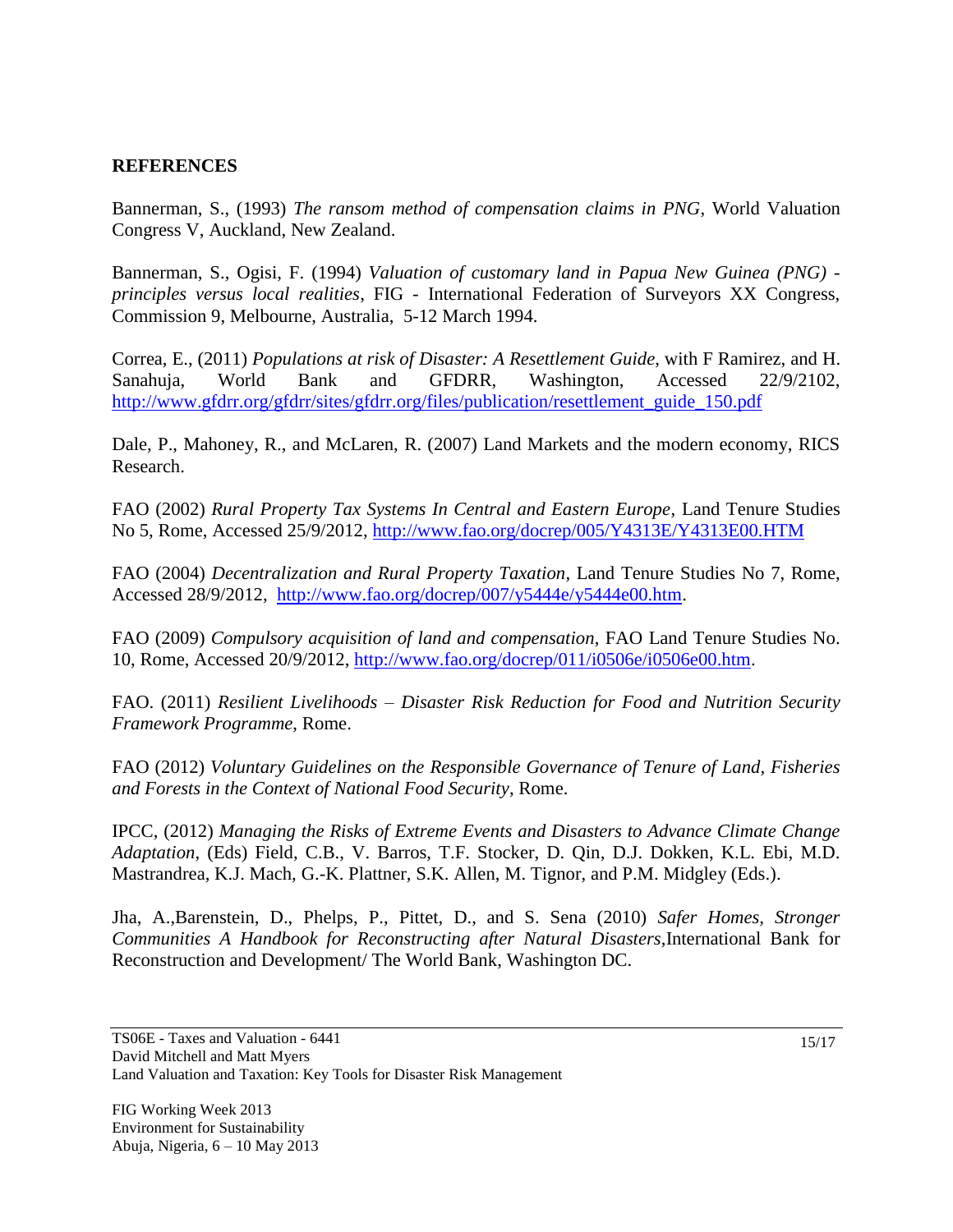Kaidzu, M., (2011) *East Japan Earthquake and Topics related to Land management*, presentation to the FIG Commission 7 Annual Meeting, Innsbruck, 2011.

Lloyd-Jones, T., Kalra, R., Mulyawan, B., and M. Theis (2009) *The Built Environment Professions in Disaster Risk Reduction and Response: A guide for humanitarian agencies*, RICS, ICE, RIBA, RTPI, MLC Press, University of Westminster.

Lowry, W. V. (1987) *Indian lands: a peculiar market*, Canadian Appraiser, vol 31, issue 1 pp. 30-32.

Mitchell, D., (2010) Land Tenure and Disaster Risk Management, Land Tenure Journal, 1-10, pp121-141, June 2010.

Munro-Faure, P., (2012) *Property Appraisal and Taxation in the ECA Context: Why and How?*, Presentation in the ECA Land E-Learning Session: Property Valuation and Taxation, World Bank, Sept 12, 2012, Accessed 13/9/2012, [http://worldbankva.adobeconnect.com/p378nwj5r02/.](http://worldbankva.adobeconnect.com/p378nwj5r02/)

Quan, J, and Dyer, N., (2008) *Climate Change and Land Tenure: The Implications of Climate Change for Land Tenure and Land Policy*, FAO Land Tenure Working Paper 2, IIED (International Institute for Environment and Development) and Natural Resources Institute, University of Greenwich.

Syahid, H., (2011) Land Administration and Disaster Risk Management: Case of Earthquake in Indonesia, Masters Thesis, Faculty of Geo-Information Science and Earth Observation of the University of Twente, Enschede, The Netherlands.

UN-HABITAT/FAO/CWGER/GLTN (2010) *Land and Natural Disasters: Guidance for Practitioners*, Nairobi.

UN-HABITAT (2011) *Cities and Climate Change: Global Report on Human Settlements 2011*, Nairobi.

UNISDR (2005) *Hyogo Framework for Action 2005-2015: Building the Resilience of Nations and Communities to Disasters*, in World Conference for Disaster Reduction. 2005. Kobe, Hyogo, Japan.

#### **BIOGRAPHICAL NOTES**

**David Mitchell** is a licensed cadastral surveyor and has a PhD in land administration. David is co-chair of Commission 7 Working Group 2 "Land administration, natural disasters, and climate change" (with Jaap Zevenbergen), and a member of the FIG Taskforce on Climate Change. At